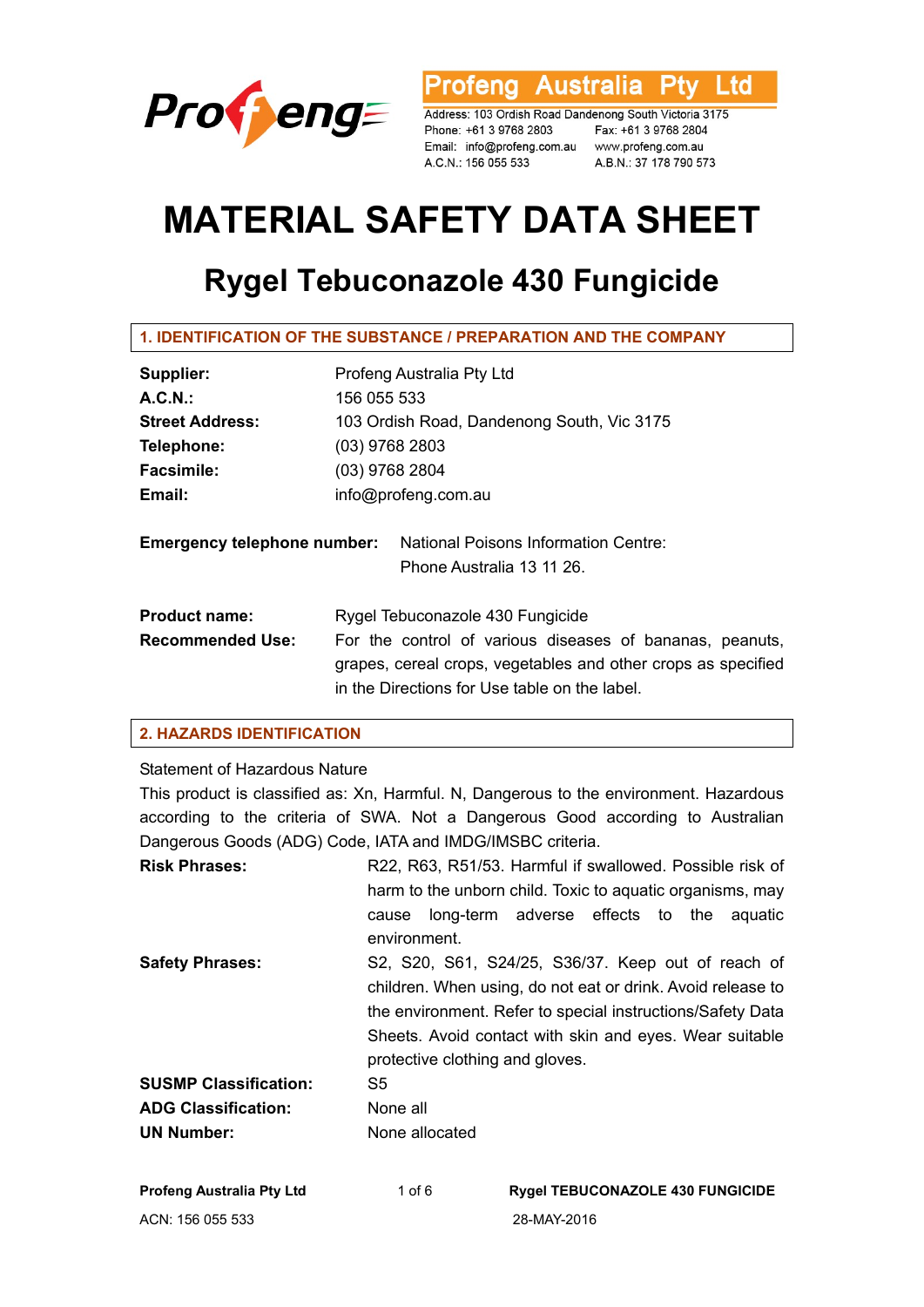

#### Austra .td ena

Address: 103 Ordish Road Dandenong South Victoria 3175 Phone: +61 3 9768 2803 Email: info@profeng.com.au www.profeng.com.au A.C.N.: 156 055 533

Fax: +61 3 9768 2804 A.B.N.: 37 178 790 573

**Pictogram:** 



| Signal word                       | Warning                                              |
|-----------------------------------|------------------------------------------------------|
| Hazard statement(s)               |                                                      |
| H <sub>302</sub>                  | Harmful if swallowed.                                |
| H361                              | Suspected of damaging fertility or the unborn child. |
| P410                              | Protect from sunlight.                               |
| <b>Precautionary statement(s)</b> |                                                      |
| P <sub>264</sub>                  | Wash contacted areas thoroughly after handling.      |
| P403+P235                         | Store in a well-ventilated place. Keep cool.         |
| P <sub>501</sub>                  | Dispose of contents/ container to an approved waste  |
|                                   | disposal plant.                                      |

#### **3. COMPOSITION / INFORMATION ON INGREDIENTS**

| <b>Chemical Entity</b>                       | <b>CAS No</b> | Conc. %        |
|----------------------------------------------|---------------|----------------|
| Tebuconazole                                 | 107534-96-3   | 430 a/L        |
| Other ingredients (considered non-hazardous) |               | <b>Balance</b> |

This is a commercial product whose exact ratio of components may vary. Trace quantities of impurities are also likely.

#### **4. FIRST AID MEASURES**

**Inhalation** Over-exposure by inhalation is improbable. Check for other causes of observed symptoms and seek medical advice.

**Ingestion** Rinse mouth and then drink plenty of water. If swallowed do NOT induce vomiting; seek medical advice immediately and show this container or label or contact the Poisons Information Centre on 13 11 26 (Aust). Make every effort to prevent vomit from entering the lungs by careful placement of the patient.

Do not give anything by mouth to a semi-conscious or unconscious person.

**Skin** Wash affected areas thoroughly with soap and water. Remove contaminated clothing and launder before re-use. If irritation persists, seek medical advice.

**Eye** If in eyes, hold eyelids open and wash with copious amounts of water for at least 15 minutes. Seek medical advice.

**First Aid Facilities** If poisoning occurs, contact a doctor or Poisons Information Centre on 13 11 26 (Australia).

**Advice to Doctor** Treat symptomatically.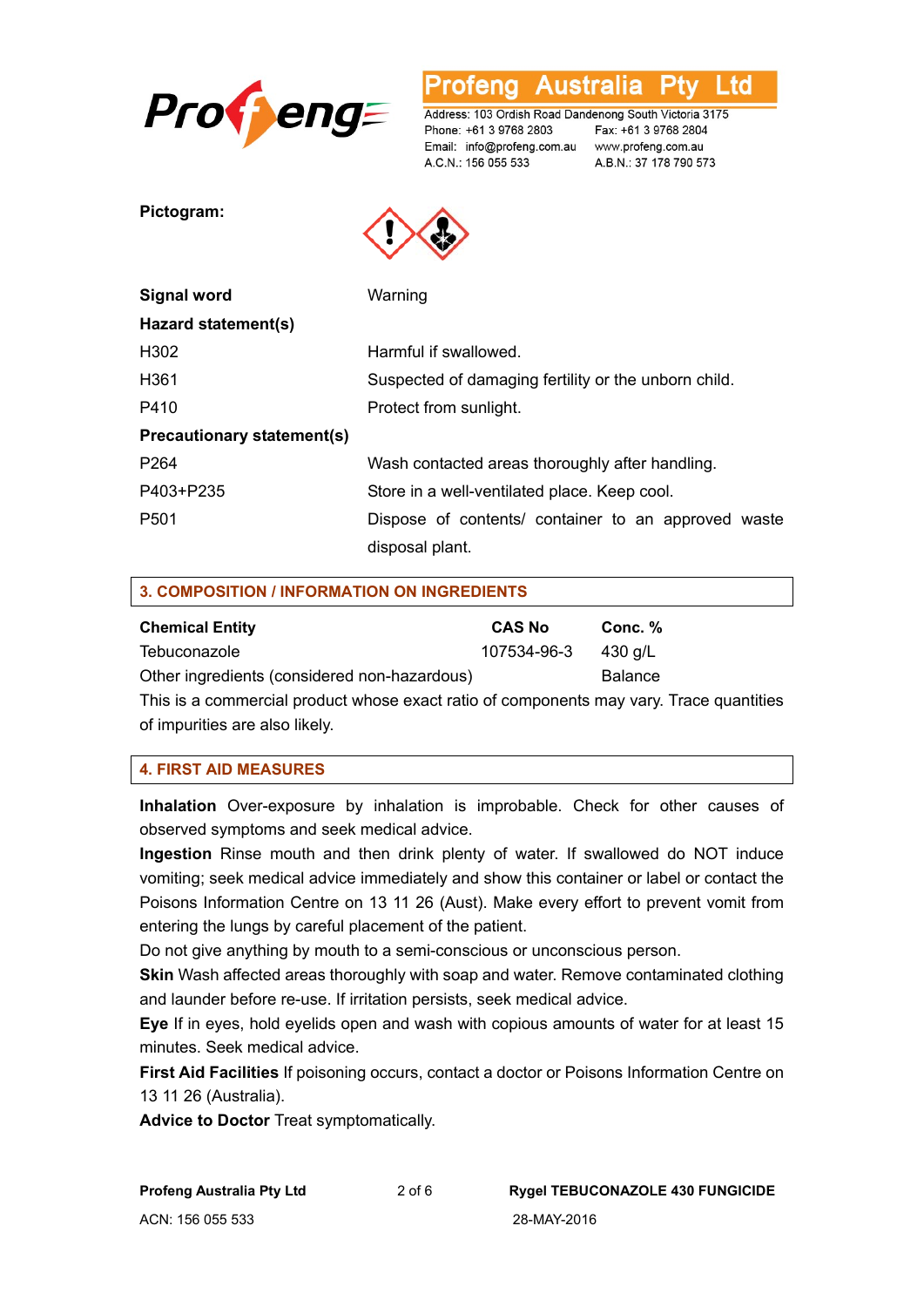

L td Austra ena

Address: 103 Ordish Road Dandenong South Victoria 3175 Phone: +61 3 9768 2803 Email: info@profeng.com.au www.profeng.com.au A.C.N.: 156 055 533

Fax: +61 3 9768 2804 A.B.N.: 37 178 790 573

#### **5. FIRE-FIGHTING MEASURES**

#### **Suitable Extinguishing Media**

If involved in a fire, the product will not burn. Choose extinguishing media to suit the burning material.

#### **Hazards from Combustion Products**

May emit hazardous smoke and fumes if involved in fires or exposed to extreme heat.

#### **Special Protective**

#### **Equipment for fire fighters**

Breathable air apparatus may have to be worn if material is involved in fires especially in confined spaces.

#### **Specific Hazards**

Considered low risk due to water content, however upon evaporation of water the product is combustible.

#### **Hazchem Code** None Allocated

#### **6. ACCIDENTAL RELEASE MEASURES**

**Spills & Disposal** Contain spill and absorb with clay, sand, soil or proprietary absorbent (such as vermiculite). Collect spilled material and waste in sealable open-top type containers for disposal.

**Personal Protection** For appropriate personal protective equipment (PPE), refer Section 8. If product has dried out and the possibility of dust generation exists, wear a suitable respirator.

#### **7. HANDLING AND STORAGE**

#### **Precautions for Safe Handling**

Do NOT contaminate dams, rivers or streams, or any other water bodies with pesticide or used containers.

#### **Conditions for Safe Storage**

Do not store for prolonged periods in direct sunlight.

**Other Information** Always read the label and any attached leaflet before use.

#### **8. EXPOSURE CONTROLS/PERSONAL PROTECTION**

#### **National Exposure Standards**

No exposure standards have been set for this product or the active ingredients.

#### **Engineering Controls**

Handle in well ventilated areas, generally natural ventilation is adequate.

#### **Personal Protective Equipment**

When opening the container, preparing spray and using the prepared spray wear cotton

**Profeng Australia Pty Ltd** 3 of 6 **Rygel TEBUCONAZOLE 430 FUNGICIDE**

ACN: 156 055 533 28-MAY-2016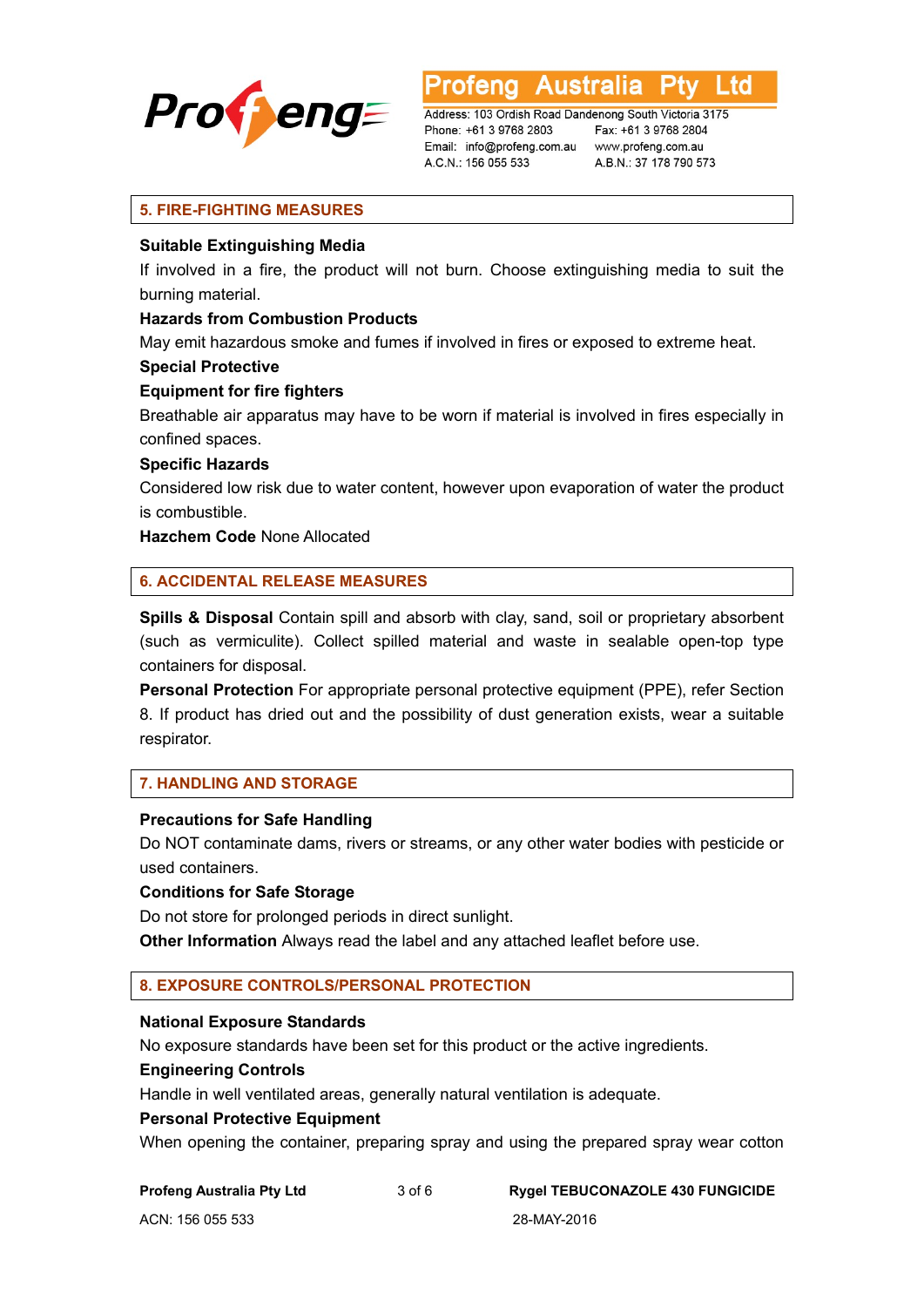

L td 'ena Australia

Address: 103 Ordish Road Dandenong South Victoria 3175 Phone: +61 3 9768 2803 Email: info@profeng.com.au www.profeng.com.au A.C.N.: 156 055 533

Fax: +61 3 9768 2804 A.B.N.: 37 178 790 573

overalls buttoned to the neck and wrist and a washable hat, elbow-length PVC gloves and goggles. Re-entry period: Do not enter treated area until spray has dried.

**Hygiene Measures** After use and before eating, drinking or smoking, wash hands, arms and face thoroughly with soap and water. After each day's use, wash contaminated clothing and safety equipment.

### **9. PHYSICAL AND CHEMICAL PROPERTIES**

| Form                         | Liquid                                            |
|------------------------------|---------------------------------------------------|
| Appearance                   | Off-white liquid suspension                       |
| Odour                        | Slight odour                                      |
| <b>Solubility in Water</b>   | Disperses in water                                |
| <b>Vapour Pressure</b>       | 1.7 x 10-3 mPa (20 $^{\circ}$ C for tebuconazole) |
| <b>Octanol/Water</b>         |                                                   |
| <b>Partition Coefficient</b> | Kow Log P is 3.7 for tebuconazole                 |
| <b>Flammability</b>          | Non combustible material.                         |

#### **10. STABILITY AND REACTIVITY**

| <b>Chemical Stability</b>  | Stable under normal conditions. |
|----------------------------|---------------------------------|
| <b>Conditions to Avoid</b> | Excessive heat and fire.        |

#### **11. TOXICOLOGICAL INFORMATION**

**Inhalation** Not a likely route of exposure when handling the concentrate. When applying the product as a spray avoid breathing in spray mist.

**Ingestion** Low toxicity. However, swallowing large amounts of concentrate may cause nausea and vomiting.

**Skin** May irritate the skin.

**Eye** The concentrate may cause irritation of the eyes.

**Reproductive Toxicity** Evidence from animal studies suggests the potential for developmental toxicity on repeated or prolonged exposure.

#### **Acute Toxicity – Oral**

LD50 (male rat) 4000 mg/kg for tebuconazole

LD50 (female rat) 1700 mg/kg

#### **Acute Toxicity - Dermal**

LD50 (rat) >5000 mg/kg for tebuconazole

#### **Acute Toxicity - Inhalation**

LC50 (rat) (4hr) (no deaths) >2.5 mg/l for a similar formulation

LC50 (rat) (4hr) >5.1 mg/l for tebuconazole dust

**Eye Irritation** Not an eye irritant.

**Profeng Australia Pty Ltd** 4 of 6 **Rygel TEBUCONAZOLE 430 FUNGICIDE**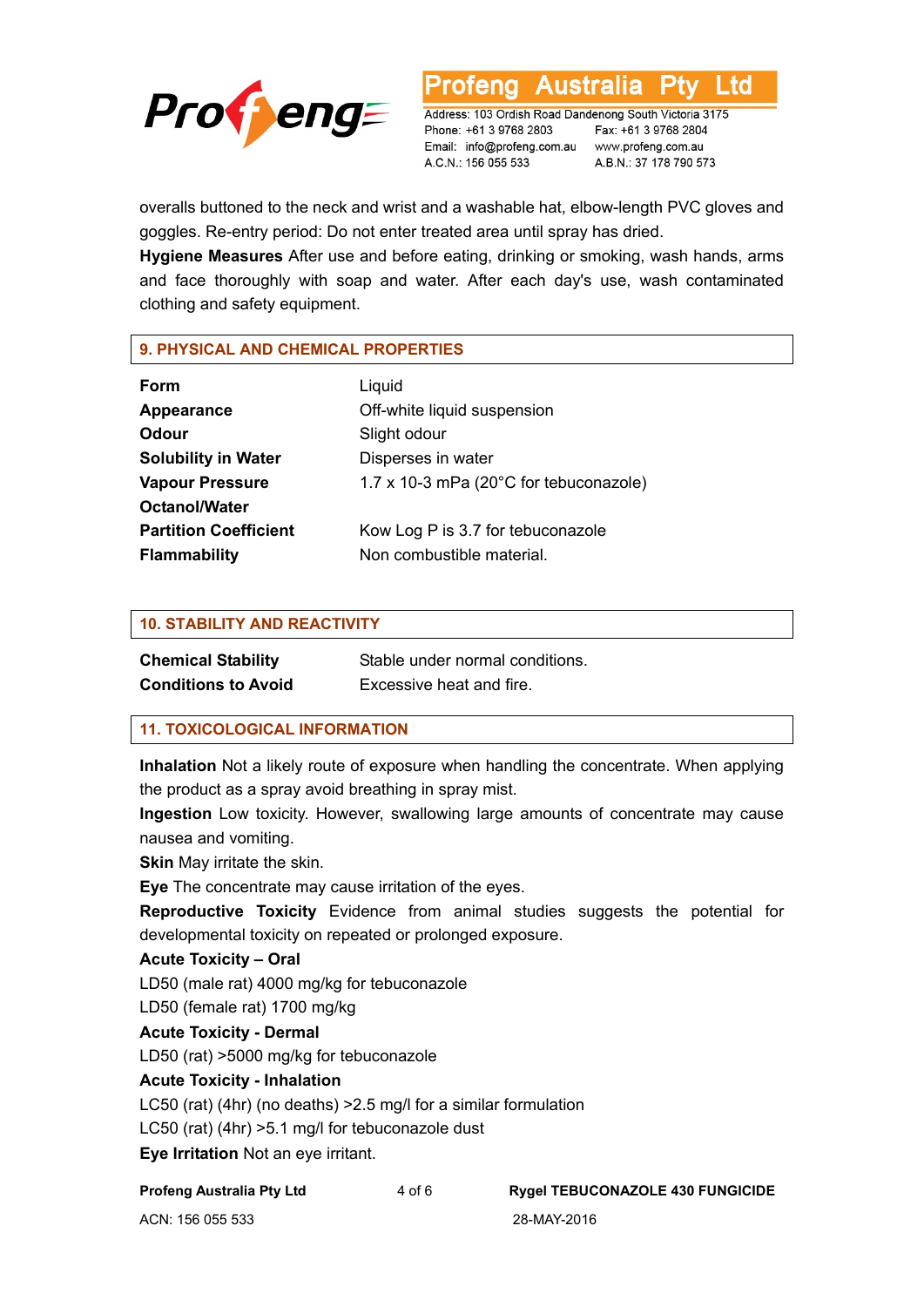

Austra L td iena

Address: 103 Ordish Road Dandenong South Victoria 3175 Phone: +61 3 9768 2803 Email: info@profeng.com.au www.profeng.com.au A.C.N.: 156 055 533

Fax: +61 3 9768 2804 A.B.N.: 37 178 790 573

#### **Skin Irritation Not a skin irritant.**

**Other Information** The Australian Acceptable Daily Intake (ADI) for tebuconazole for a human is 0.01 mg/kg/day, set for the public for daily, lifetime exposure. This is based on the NOEL of 1.5 mg/kg/day, the level determined to show no effects during long term exposure for the most sensitive indicators and the most sensitive species. (Ref: Comm. Dept. of Health and Ageing, 'ADI List', TGA, September 2005).

#### **12. ECOLOGICAL INFORMATION**

**Other Precautions** Do not contaminate dams, waterways or sewers with this product or the containers, which have held this product.

**Environ. Protection** Spray drift should be avoided, read the label for more information.

**Acute Toxicity – Fish** 

LC50 (96 hr) for rainbow trout is 4.4 mg/l for tebuconazole

**Acute Toxicity - Daphnia** 

LC50 (48 hr) for daphnia is 4.2 mg/l for tebuconazole.

**Acute Toxicity – Algae** 

EC50 (72hr) for *Selenastrum capricornutum* is 3.80 mg/L

**Acute Toxicity – Other Organisms** 

Birds: Not toxic to birds. LD50 for bobwhite quail is 1988 mg/kg Bees: Not toxic to bees. LD50 83 μg/bee.

#### **13. DISPOSAL CONSIDERATIONS**

**Product Disposal** On site disposal of the concentrated product is not acceptable. Ideally, the product should be used for its intended purpose. If there is a need to dispose of the product, approach local authorities who hold periodic collections of unwanted chemicals (ChemCollect).

**Container Disposal** Do not use this container for any other purpose. Triple rinse containers, add rinsate to the spray tank, then offer the container for recycling/reconditioning, or puncture top, sides and bottom and dispose of in landfill in accordance with local regulations.

drumMUSTER is the national program for the collection and recycling of empty, cleaned, non returnable crop production and on-farm animal health chemical containers. If the label on your container carries the drumMuster symbol, triple rinse the container, ring your local Council, and offer the container for collection in the program.

If recycling, replace cap and return clean containers to recycler or designated collection point. If not recycling, puncture or shred and bury containers in local authority landfill. If no landfill is available, bury the containers below 500mm in a disposal pit specifically marked and set up for this purpose clear of waterways, desirable vegetation and tree roots. Empty containers and product should not be burnt.